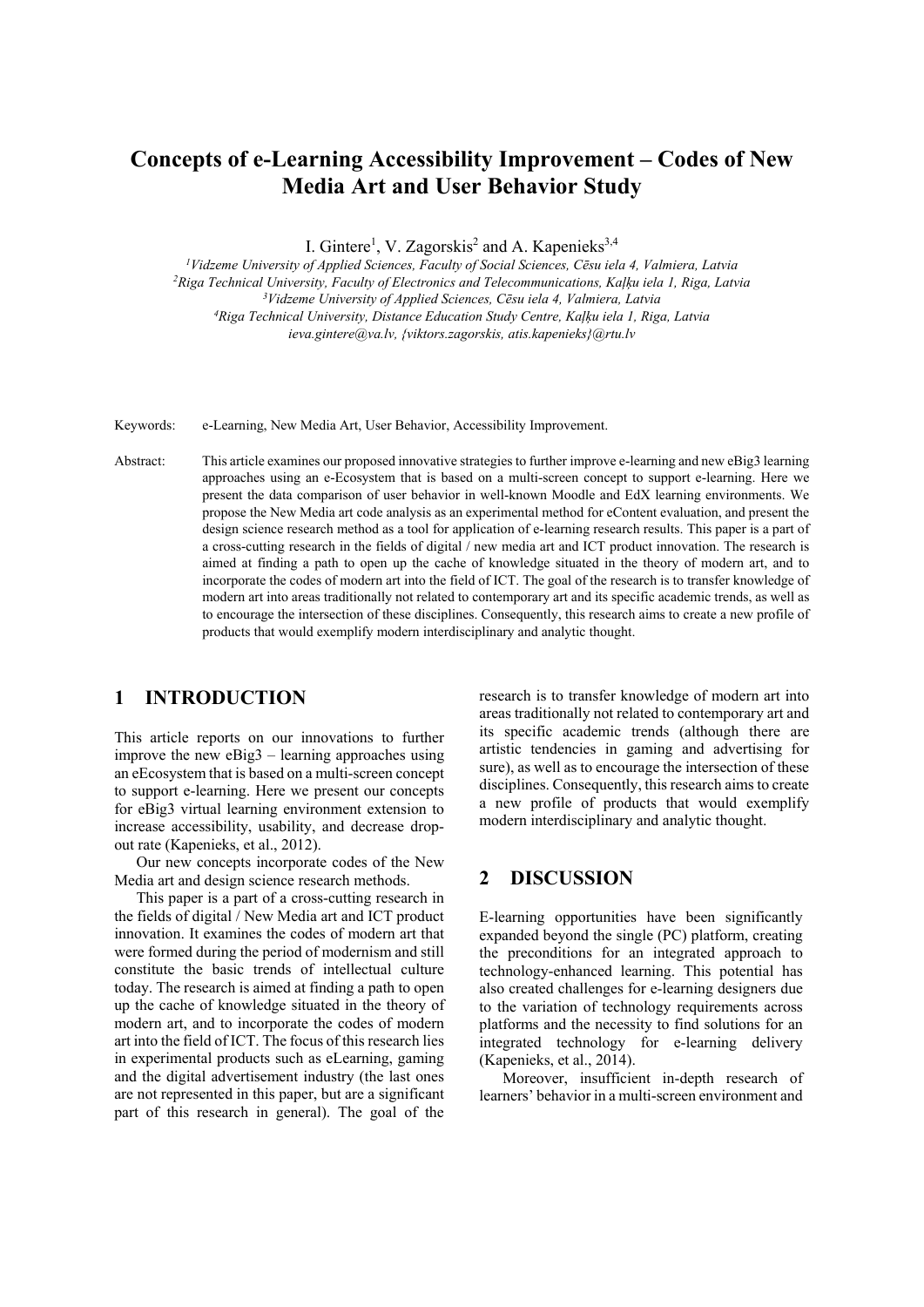limited understanding of how the behavior changes due to new technology developments, adds complications to designing an appropriate multiscreen learning solution (Kapenieks, et al., 2015).

Our position paper intention was to integrate modern art with e-learning. In this paper, we are presenting our strategy of integrating the codes of modern art into e-learning, and eBig3 learning approach. We examine how integration of the codes of the New Media art context to enhance e-learning and eBig3-learning – through the context of Intertextuality, Random Access and Hacking.

The low-level of participation of people in lifelong-learning activities is a critical concern and one of challenges for the e-learning development community. The recent years have seen a number of attempts to make e-learning more acceptable, and more efficient. The proliferation and availability of connected computing devices have extended elearning delivery opportunities.

The eBig3 approach has the capacity to respond to the skills and preferences of a large target group of users that encompasses all age groups of the lifelong learning context. The approach is flexible and easy to use. It can reach, deliver content, and learning support to a diverse group of users and does not require continuous upgrading of technology and special skills. It matched the requirements of the target group of eBig3 courses that, of course, was general public.

Our approach seeks to meet the challenge of applying e-learning, m-learning and t-learning at the same time and adjusting them to the habits of users. To achieve this goal, we use an eEcosystem approach that is calibrated to user preferences.

The approach efficiently integrates the popular technologies of television, Internet, and mobile phones. It is a new way of using technology to support and encourage engagement in the lifelong learning process. We compared the user behavior data from the various presented courses with the number of learning objects to the number of users. We found that the multiscreen e-learning approach with eBig3 boosted eContent accessibility and in the selected courses user motivation in optional courses tend to reach the motivation level of mandatory courses (Kapenieks, et al., 2015).

In Figure 1 we present a set of e-learning approaches (e-learning, eBig3 learning) and a set of new approaches virtual learning environments (Moodle, EdX). This article presents a set of new our<br>approach to extend the accessibility of approach to extend the accessibility of technologically enhanced learning.



Figure 1: Set of e-learning technologies evaluated in relation to the New Media art.

#### **2.1 Design Science Research Method**

The design science research method used in this paper helps boost the efficiency and interest towards e-learning. Design science research tends to integrate seemingly distant disciplines and seeks parallels in different areas in order to gain new knowledge and adapt fresh concepts. By finding common aspects in different areas, design science research fuses areas and invites new trends into a research field. It creates new visions of handling problems in research (Pohl, Hadorn, 2007: 59).

A different perspective such as innovations in art language with its intuition-based and creatively irrational approach can open new horizons in traditionally logical and organized fields such as formal education. E-learning and modern art theory can be linked as related areas consequently moving the contemporary art codes closer to life-world and making e-learning more efficient in the meantime. Contemporary art, rooted in the modernist tradition and the Enlightenment paradigm, functions today as a closed area. It contains brilliant ideas that are worth importing to life-world. Modern art codes lie in a field of pure art that has usually no utilitarian function.

This research follows the German Bauhaus tradition in the sense of integrating modern art and aspects of a life-world. The modern art theory comprises a huge intellectual cache that can be used as modes for activating other fields such as elearning. As the design science research is a method of promotion of common good (Pohl, Hadorn, 2007: 21), it can make the modern art codes function on a socially important level. By using the art codes as a tool of supporting e-learning, we translate the codes situated in area of pure art to a socially relevant territory. Besides, we gain a new approach to elearning that embraces aspects of hacking and random access, and significantly encourages interest of the e-learners.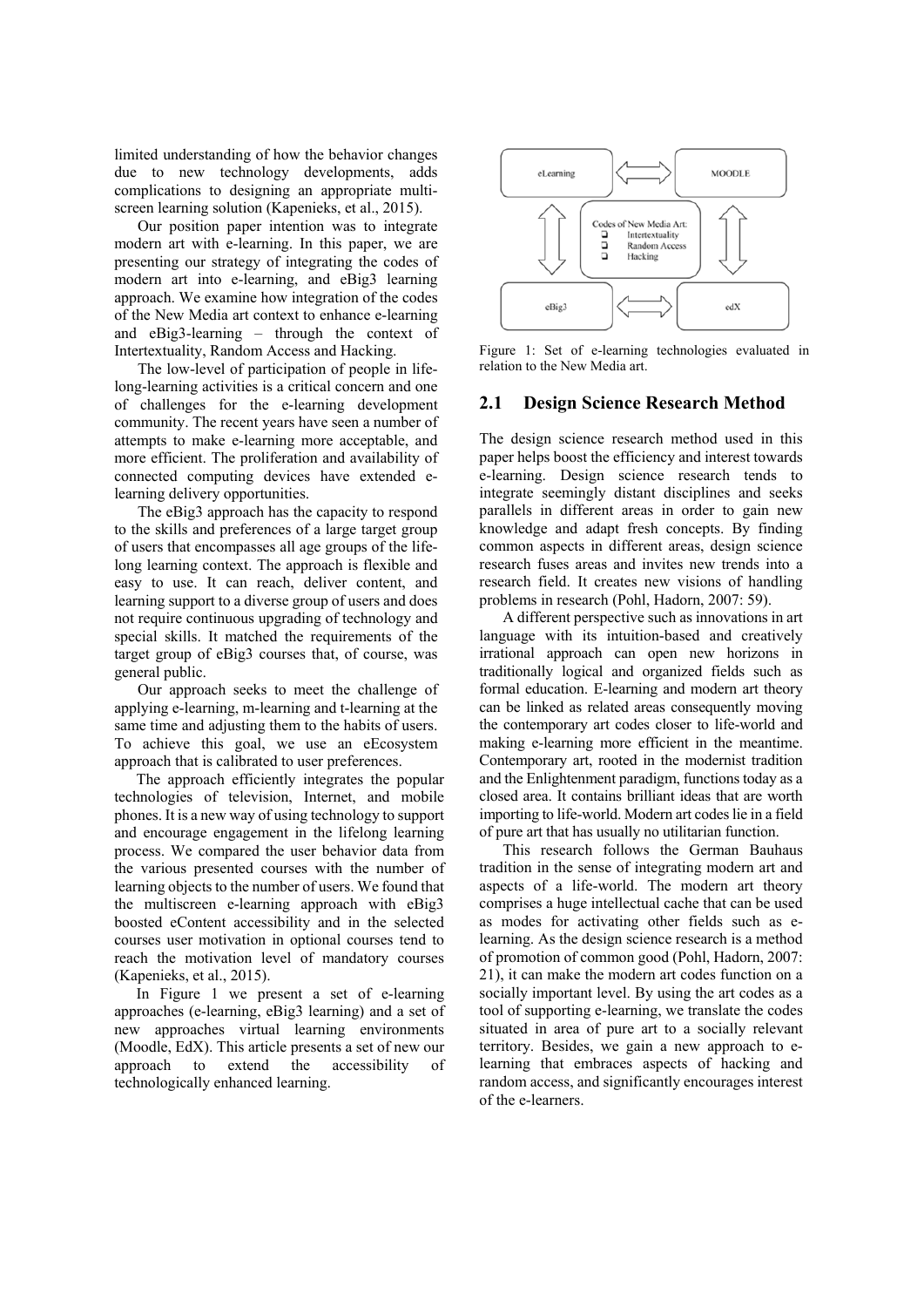Contemporary art practice that incorporates digital technologies is called New Media art today. Historically, it lies in a framework of art theory of Modernism starting with Cubism, Dadaism and other avant-garde movements and continuing in a post-modern scope. The theoretical basis of New Media art is much like its antecedent Modernism. It is often coded by its nature as it is conceptually nontransparent (Eco, 1988: 28). The new artwork is usually intellectually overloaded. It requires the spectator to be immersed in its historical and conceptual context. It is most likely not understandable at the first glance. It only reveals itself to its audience when a sufficient information has been gathered and the audience learns to read it as a semiotic phenomenon, in other words, the artwork is coded (Gintere, 2017: 435).

The modern art codes involved in this research of e-learning strategies are identified as intertextuality, random access and hacking.

#### **2.2 Intertextuality and Random Access**

The eBig3 system embodies the idea of intertextuality that emerged in the theory of literature and art (Kristeva, 1980) and that is used to describe the modern cache of knowledge as a net of many texts. The structure of Internet is also created like an intertextual space that links many areas of information and leaves the individual to wander in this multi-level area according to one's own needs. This principle of free choice is typical to the contemporary understanding of learning. Our feeling of how we enter the knowledge cache is nonlinear and rather improvisatory. In other words, we enter the space of knowledge in different ways, using each one's own door because entrances are innumerable and all of them are equal.

In theory, intertextuality appeared as an art code described by Julia Kristeva in her book *Desire in Language*. It comprises ten essays first published in her book *Séméiotiké* (1969). Kristeva refers to the psychoanalytic and poststructuralist approaches as well as to authors such as Jacques Lacan, Roman Jakobson and others. Her original idea was to characterize the act of writing and reading the modern literature. Since Kristeva's first attempt to define the concept, it has been widely developed and gained many meta-meanings resulting in a net-like understanding of the contemporary environment (Derrida, 1967, and elsewhere).

In the contemporary New Media art world, intertextuality holds a dominant role. Many digital artworks carry the idea of a knowledge space with

paths of individual choice. This territory has no center, and one can choose the entrance of the knowledge cache. Intertextuality is a concept used mainly to describe the textual world, nevertheless its abstract shape is similar to the eBig3 project structure. The eBig3 uses the principle of a space that has different entrances and can be accessed by users not only via computers, but via SMSs and television (see Table 1). The response shows a significant boost of registration for eBig3 courses compared to traditional registration for online courses. It helped decrease the drop-out rate and guaranteed that users felt encouraged to stay for the whole duration of the course (Kapenieks et al, 2014: 325).

The idea of entering the public area by using three different technologies was possible because the social knowledge was treated as an intertextual space that can be potentially opened in several ways. eBig3 used this structural feature to show that the social potential of learning can be better activated by integrating different media. It was possible by understanding the structure of social mind as a net that does not have a single entrance but is better suited for a multi-media approach.

The eBig3 concept implies also the possibility of random access that is a dominant feature of New Media art. Its abstract shape recalls the already classical New Media art principles. *Random Access* (1963) by Nam June Paik (1932-2006) is a work made of an audiotape cut in strips and collated on the wall. It has an audio system with an extended playback head. One can play the pieces of tape using the playback head by creating an original shape of the given material (Paul, 2003: 15). The example shows that a piece can be played from any point and one can gain new insights by using an unconventional entrance. The authors of eBig3 used this idea to show how the public space of knowledge can be activated or "played" (see Table 1). It could be resounded at home by television or at work by a computer, and it could also be activated in other public spaces simply by using an SMS. This approach creates random access to public knowledge.

### **2.3 Hacking**

The so-called hacking feature is one the New Media art codes used by eBig3. In the field of New Media art hacking has been used very actively. There are many examples such as *[domestic]* (2003) by Mary Flanagan, *The Third Ear* (2015) by Stelarc, *The Intruder* (1998-1999) by Natalie Bookchin and *Super Mario Brothers* (2002) by Cory Arcangel (Tribe, 2009: 28-29). In a sense, it is an anarchic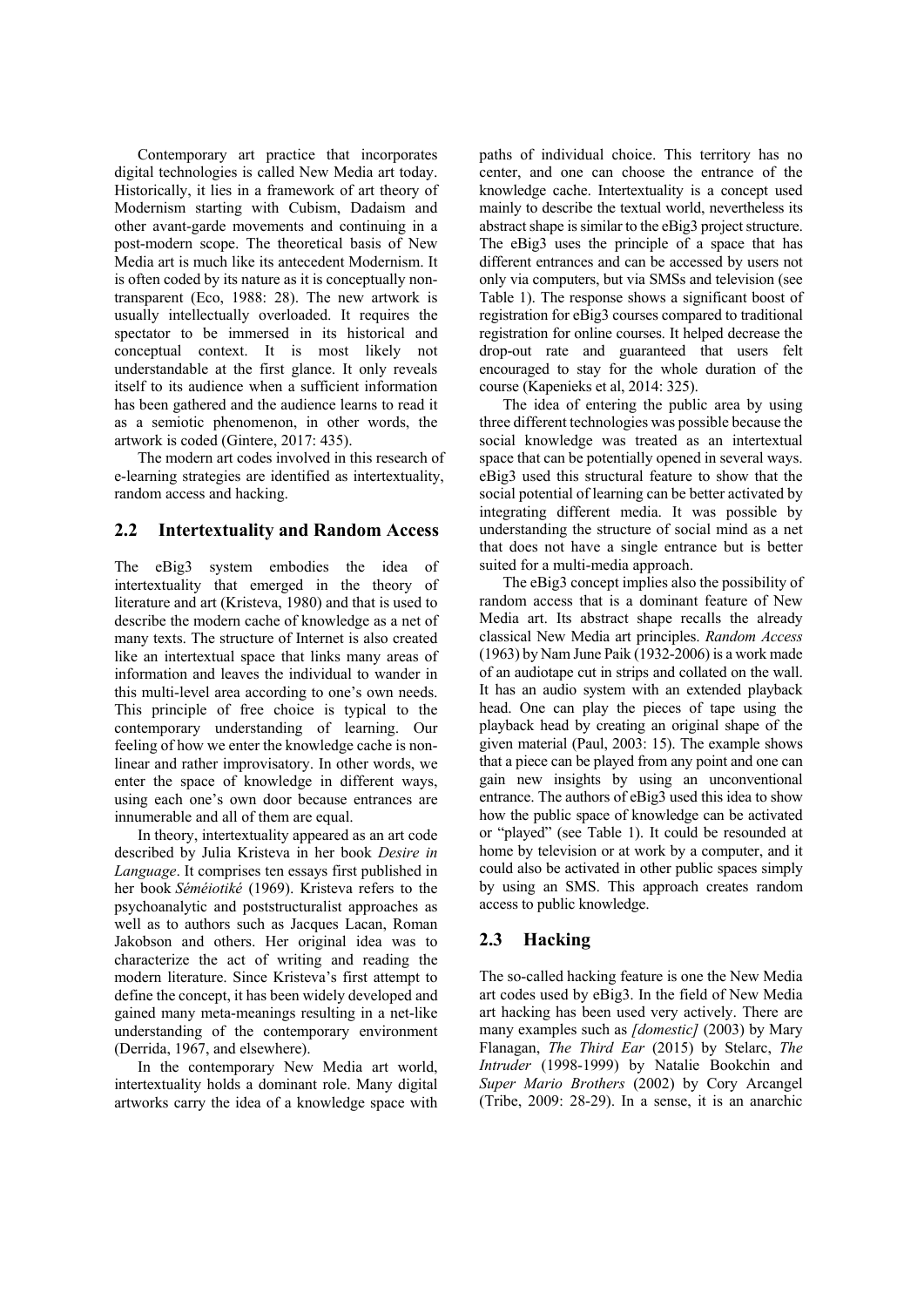trend with a tendency of crossing the red lines of accepted behavior: entering a space of another artwork or game, breaking its original identity, inventing new accents. The aims of hacking are nevertheless ethical: its goal is the liberation of the art world from conventions, a constructive criticism of values and lifestyle, searching for new horizons in the existing entourage of art.

The history of hacking goes back to Marcel Duchamp's and Robert Rauschenberg's classical works where they dare to intrude into pieces of other artists in order to create new ones. Duchamp used a post card with Leonardo's Mona Lisa painting and added a moustache and a beard to it (*L.H.O.O.Q*, 1919). Rauschenberg in his turn used the drawing by his colleague Willem de Kooning, erased it and treated the traces of the drawing media as his own artwork (*Erased de Kooning Drawing*, 1953). Those examples illustrate the tendency of the contemporary art to rebel against conventional practices in culture and a wish to assign equal rights to every creative process (Tribe, 2009: 76).

We have transferred the trend of hacking to the field of e-learning to show that in the context of eBig3 new practices, or new horizons emerge when technologies as an ensemble come into our lifeworld. The triple-screen approach combining computer / internet, television and SMS meet the needs of learners better than a single screen based elearning (Kapenieks et al., 2014: 328). It would be too harsh to say that eBig3 is a breaking-in activity, although it works as an ethical hacktivism. It intrudes in a positive way into the traditional entourage of knowledge and brings high standard values such as improvement of studies and intellectual development (see Table 1). Using hacktivism, eBig3 has shared a new practice in the knowledge space creating a social common good. Moreover, it opens the knowledge space in order to modify it, to activate and move the intellectual and practically oriented social potential. With this demarche, eBig3 demonstrates freedom to edit the knowledge gaining area and simplify the entrance to education. It reviews the existing educational values and uses the three media in a fruitful cross-cutting perspective.

#### **2.4 User Behavior in EdX and Moodle**

The problem of detecting measurable learner outcomes is receiving considerable attention with the development of new online learning management systems (LMS). Ease of use, concise video-based contents, and simple access from any device are

critical factors from an end user's perspective. Some LMS are very popular in use, although, they lack some features stated as standard nowadays. As a result, most of the learners complain about inefficiency and unreliability, as it was evident from a learners' study we conducted in two content equal Basic Business courses at Riga Technical University in Latvia. The only difference in both experiments was the kind of LMS. We compared two LMS – MOODLE and Open EdX.

We obtained log files with the learners' click records available for analysis. We applied the method to reveal learning session length using some assumptions. The characteristic formulation of Maximum Session Length (MSL) was implemented to obtain an algorithm capable of evolving Cumulative Student Activity (CSA) in learning course. We further used the Learners Rendered Activity (LRA) formulation to characterize learner activity including the number of clicks and activity time. Data collected from two LMS deployments gave us new insights into learners' behavior.

Our first e-learning version is a Moodle site, linear in its spatial structure. All the materials can be found by scrolling down the page: the course design is a list of resources. The content of the site is transparent, the structure is clear, however it is all based in a computer environment. EdX in its turn transgresses this well-arranged homogeneous space and presents a matrix-like structure.

Study results (Figure 2) demonstrate higher user activity in EdX virtual learning environment. It confirms our assumption that codes of New Media art are motivating learners for activity.



Figure 2: Cumulative number of mouse clicks VS student time spent in virtual learning environment EdX (o) and Moodle  $(x)$  for Basic Business Course. Each point  $(o)$  or  $(x)$ represents the activity data for one student.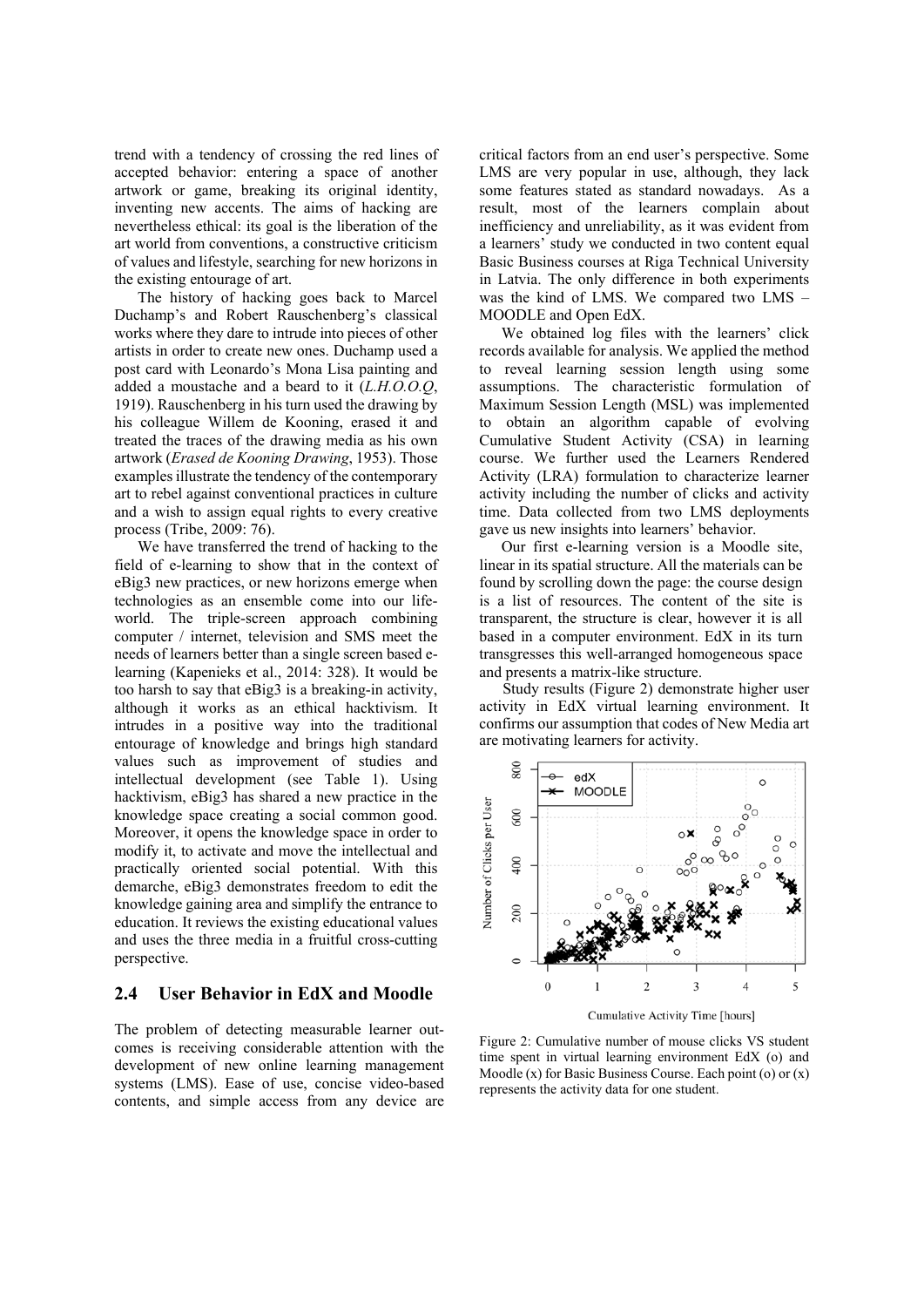| Modern art codes                                     |                                             |
|------------------------------------------------------|---------------------------------------------|
| Intertextuality and                                  | Hacking                                     |
| Random Access                                        |                                             |
|                                                      |                                             |
| The social space of                                  | Intervention in and                         |
| knowledge: a net with                                | transformation of the                       |
| several entrances                                    | knowledge space                             |
| Significant boost of                                 | Ethical hacktivism:                         |
| registration                                         | intrudes in a positive                      |
|                                                      | way in the traditional                      |
|                                                      | entourage of knowledge                      |
| Entered by different                                 | Technologies as an                          |
| "doors"                                              | ensemble entering into                      |
| Three-pronged                                        | the life-world, simplifies                  |
| approach (computer /                                 | the entrance to education                   |
| internet, TV, SMS)                                   |                                             |
| Improvement of                                       | Reviews the existing                        |
| accessibility of                                     | educational values and                      |
| eCourses                                             | uses the three media in a                   |
|                                                      | fruitful cross-cutting                      |
|                                                      | perspective                                 |
| New approach to                                      | Triple-screen                               |
| knowledge gaining: the                               | approach better meets                       |
| knowledge cache                                      | the needs of learners                       |
| activated by extra                                   |                                             |
| possibilities (TV, SMS)                              |                                             |
| Users feel encouraged to<br>stay the duration of the | Social common                               |
|                                                      | good                                        |
| course                                               |                                             |
| Drop-out rate decreased                              | Opens the                                   |
|                                                      | knowledge space in<br>order to activate and |
|                                                      | move the intellectual                       |
|                                                      | and practically oriented                    |
|                                                      | social potential                            |
|                                                      |                                             |

Table 1: Modern art codes enhancing e-learning into eBig3 learning.

# **3 CONCLUSIONS**

To boost the efficiency of eBig3 eContent, we suggest the New Media art codes as an experimental method of cross-cutting the intellectual fields such as education and art. Analysis and integration of the New Media art codes is an original method for the development of e-learning process and other ICT products. The codes such as Intertextuality, Random Access and Hacking bring a fresh look to the field of e-learning and introduce a creative approach to knowledge acquisition. The art codes turn e-learning activities into contemporary trends of art of the recent decades. Namely, e-learning becomes a platform of common good that is activated by the three-media ensemble.

With the meta-structure of the New Media art eBig3 suggests a new e-learning model based on values of contemporary art. Consequently, eBig3 can be a way to cross-cut the traditional learning methods with modern art where intervening is welcome since it brings new insights and practices. Entering the social reality and modifying it in a reasonable way contributes to new creative ideas and fresh aspects of knowledge.

By comparing the Moodle and EdX e-learning environments, we conclude that the content in a matrix-like format is an efficient way to enhance learning and contribute to more efficient user behavior. The traditional Moodle version was created for computer / internet only and it did not succeed as well as the multi-screen approach. Moreover, by transferring the elements of modern art theory to the structure of e-learning we propose to conceptually unify the contemporary tendencies in the field of ICT. This theoretical framework is unique as e-learning and theory of modern art have never been viewed before as related fields.

## **ACKNOWLEDGEMENTS**

This research has been supported by:

Grant from the European Regional Development Fund (ERFD/ERAF) project "Leveraging ICT product innovations by enhancing codes of modern art" No. 1.1.1.2/VIAA/1/16/106 within the Activity 1.1.1.2 "Post-doctoral Research Aid" of the Specific Aid Objective 1.1.1 "To increase the research and innovative capacity of scientific institutions of Latvia and the ability to attract external financing, investing in human resources and infrastructure" of the Operational Program "Growth and Employment";

ERA-NET research project FuturICT 2.0 "Large scale experiments and simulations for the second generation of FuturICT".

## **REFERENCES**

- Derrida, J., 1967. *De la grammatologie*. Paris: Minuit.
- Eco, U., 1988 [1971]. *Le signe*. Brussels: Labor.
- Gintere, I., 2017. Codes of Musical Modernism and Latvian Contemporary Music. In 4<sup>th</sup> *International Multidisciplinary Scientific Conference on Social Sciences & Arts SGEM*: conference proceedings. Book 6, Science and Arts, Vol. 1. Vienna: SGEM. pp. 435- 442.
- Kapenieks, A., Žuga, B., Štāle, G., Jirgensons, M., 2012. eEcosystem Driven sLearning vs Technology Driven e-